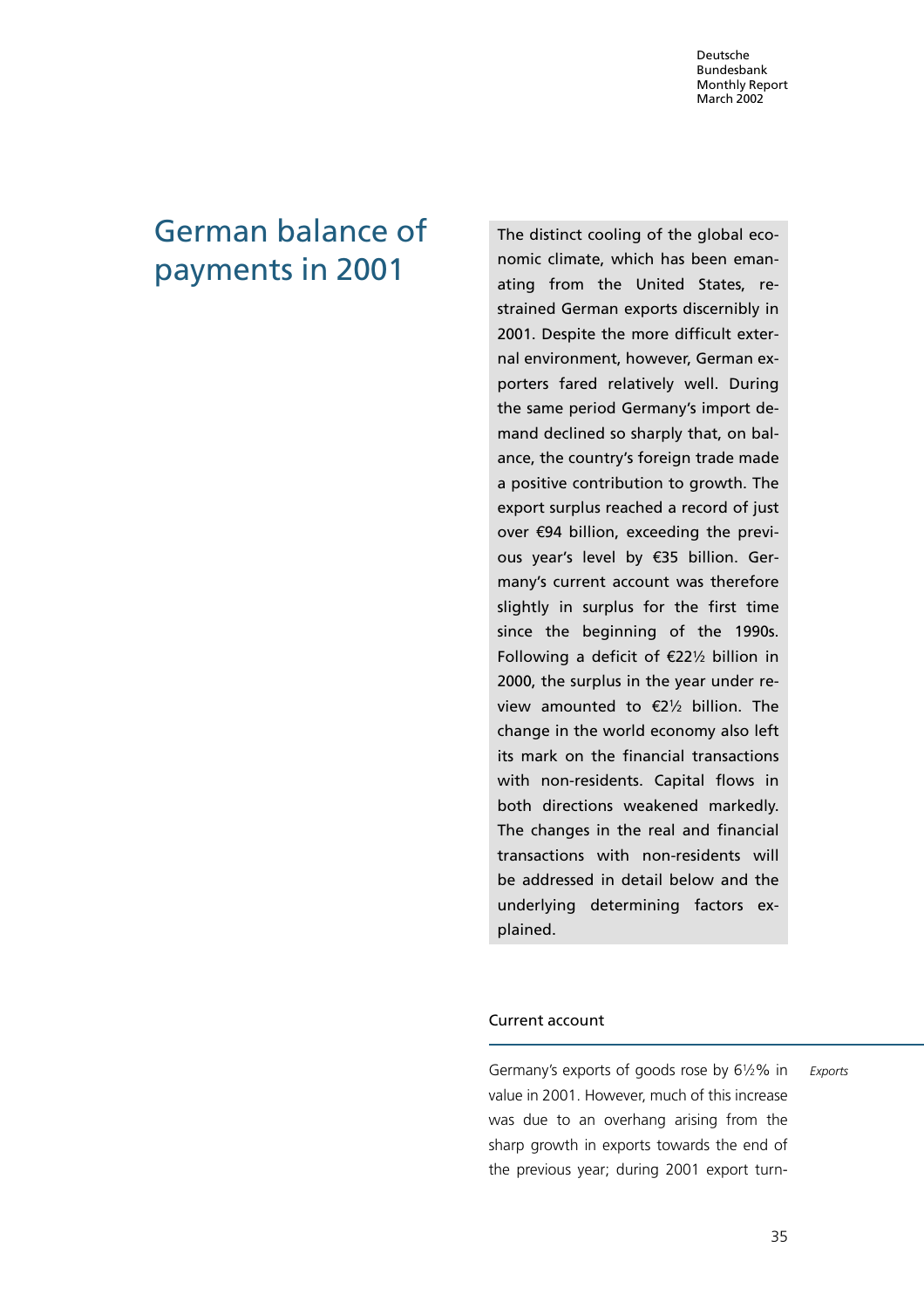over did not rise much above its level at the end of 2000. In real terms – that is, after eliminating price effects – year-on-year export growth, at  $5\frac{1}{2}\%$ , was relatively strong for the same reasons. Overall, German exporters therefore succeeded in defending their position on foreign markets despite the greater difficulties posed by the appreciable deterioration in the economic climate and tended to expand further. At all events, German exports held up well given the sharp deceleration in the growth of the world trade volume, which in 2001 slowed down to an estimated  $1/2\%$ compared with the previous year.

Regional breakdown of exports

This was also true of Germany's export markets within the euro area, which account for more than 40% of German exports. Measured in terms of turnover growth, however, stronger stimuli came from trade with partners outside the euro area. For example, the exports of goods to the other countries of the euro area increased by just under 4% last year whereas deliveries to the central and east European countries in transition, which account for approximately 10% of German exports, grew by more than 161/2% and therefore far above the average. Over extensive periods last year, however, German exporters also had substantial sales successes in the US market. Despite the economic slump in the United States, German exports of goods there increased by 9%. Exports to the group of oil exporting countries increased particularly strongly. These showed a growth rate of 27%, which was even more dramatic than in 2000. Much as they had done in previous economic cycles, these countries evidently waited for a time before using the in-



creased income from higher oil prices to step up their demand for foreign goods significantly. By contrast, German trade with Asia deteriorated considerably in 2001. After rising by almost 30% in the previous year, German industry's turnover in the emerging markets of South-East Asia increased by only 2% in 2001. To a large extent this was probably a reflection of the harsh adjustment processes in the IT sector, which hit these countries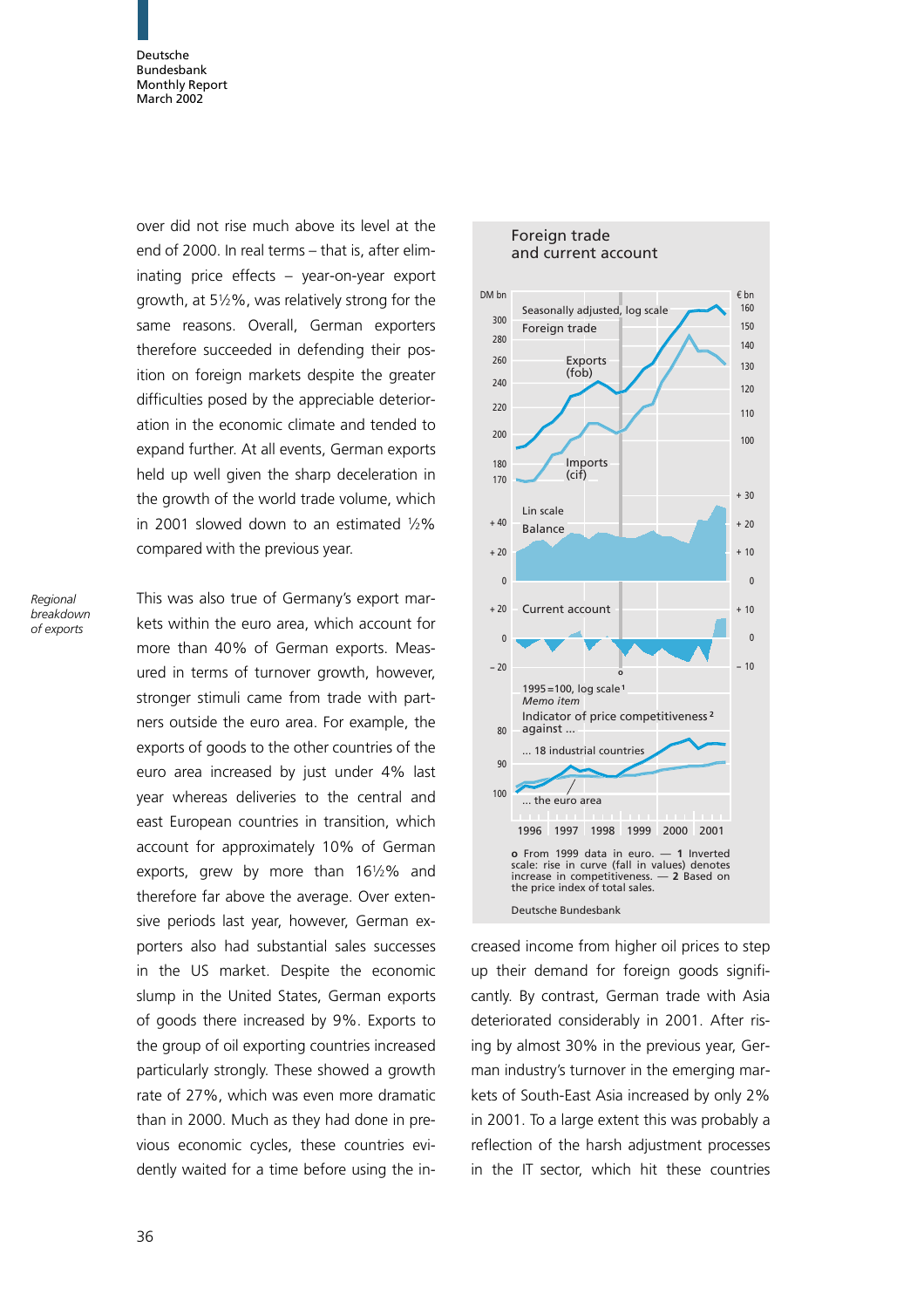particularly badly. The persistently difficult macroeconomic developments in Japan actually resulted in a slight fall in sales for German exporters in that market (-1%).

Breakdown of exported goods The changed demand and sales conditions in the information and communication technologies sector clearly left their mark on the export business of German producers. For example, the exports of goods from this sector, which comprises a wide range of goods, fell by  $1\frac{1}{2}\%$  compared with the previous year when there had been a particularly sharp growth rate of 30%. However, not all of the products attributable to the IT sector were equally affected by the changed market conditions in this sector. Whereas there was a  $7\frac{1}{2}\%$  expansion in the exports of, for example, medical and precision instruments, there was a sharp decline in the turnover of data processing equipment (-10%) and communications equipment (-4%), which account for 8% of Germany's exports of goods. In the previous year these two categories of goods had shown extremely large increases in sales of 3612% and 46% respectively. The fall in the prices of these products explains at best a small part of the loss in turnover. Exports of chemical and mechanical engineering goods were also much weaker than before. They increased by approximately 31/2% and just under 4% respectively. By contrast, exports by the car industry were comparatively favourable. They rose by 9%. Evidently the deteriorating economic circumstances had not affected demand for German motor vehicles on foreign markets so quickly and so severely. Longer delivery times, in particular,

| 2001                                                                                                                              |                      |                                                 |  |  |
|-----------------------------------------------------------------------------------------------------------------------------------|----------------------|-------------------------------------------------|--|--|
| Group of countries/country                                                                                                        | € billion            | Percentage<br>change<br>from pre-<br>vious year |  |  |
| <b>Exports</b>                                                                                                                    |                      |                                                 |  |  |
| All countries                                                                                                                     | 637.3                | $+ 6.7$                                         |  |  |
| of which<br>Euro-area countries                                                                                                   | 274.9                | 3.8<br>$+$                                      |  |  |
| <b>Other EU countries</b>                                                                                                         | 76.5                 | $+ 5.6$                                         |  |  |
| <b>United States</b>                                                                                                              | 67.3                 | 9.0<br>$\ddot{}$                                |  |  |
| Japan                                                                                                                             | 13.1                 | 0.9                                             |  |  |
| Central and east<br><b>European countries</b><br>in transition<br><b>OPEC</b> countries<br>Emerging markets in<br>South-East Asia | 69.9<br>13.7<br>24.5 | $+16.7$<br>$+27.2$<br>2.1<br>$+$                |  |  |
| <b>Imports</b><br>All countries 1                                                                                                 | 543.1                |                                                 |  |  |
| of which                                                                                                                          |                      | $+ 0.9$                                         |  |  |
| Euro-area countries                                                                                                               | 230.4                | 5.7                                             |  |  |
| Other EU countries                                                                                                                | 56.4                 | $+ 0.8$                                         |  |  |
| <b>United States</b>                                                                                                              | 45.5                 | $-3.5$                                          |  |  |
| Japan                                                                                                                             | 22.6                 | $-15.8$                                         |  |  |
| Central and east<br>European countries<br>in transition<br><b>OPEC</b> countries                                                  | 68.4<br>8.2          | $+9.0$<br>$-19.8$                               |  |  |
| Emerging markets in<br>South-East Asia                                                                                            | 27.8                 | 8.9                                             |  |  |

Regional trend in foreign trade

1 The import totals for "All countries" include revisions for the period from January to November 2001, which are not yet available in a regional breakdown.

Deutsche Bundesbank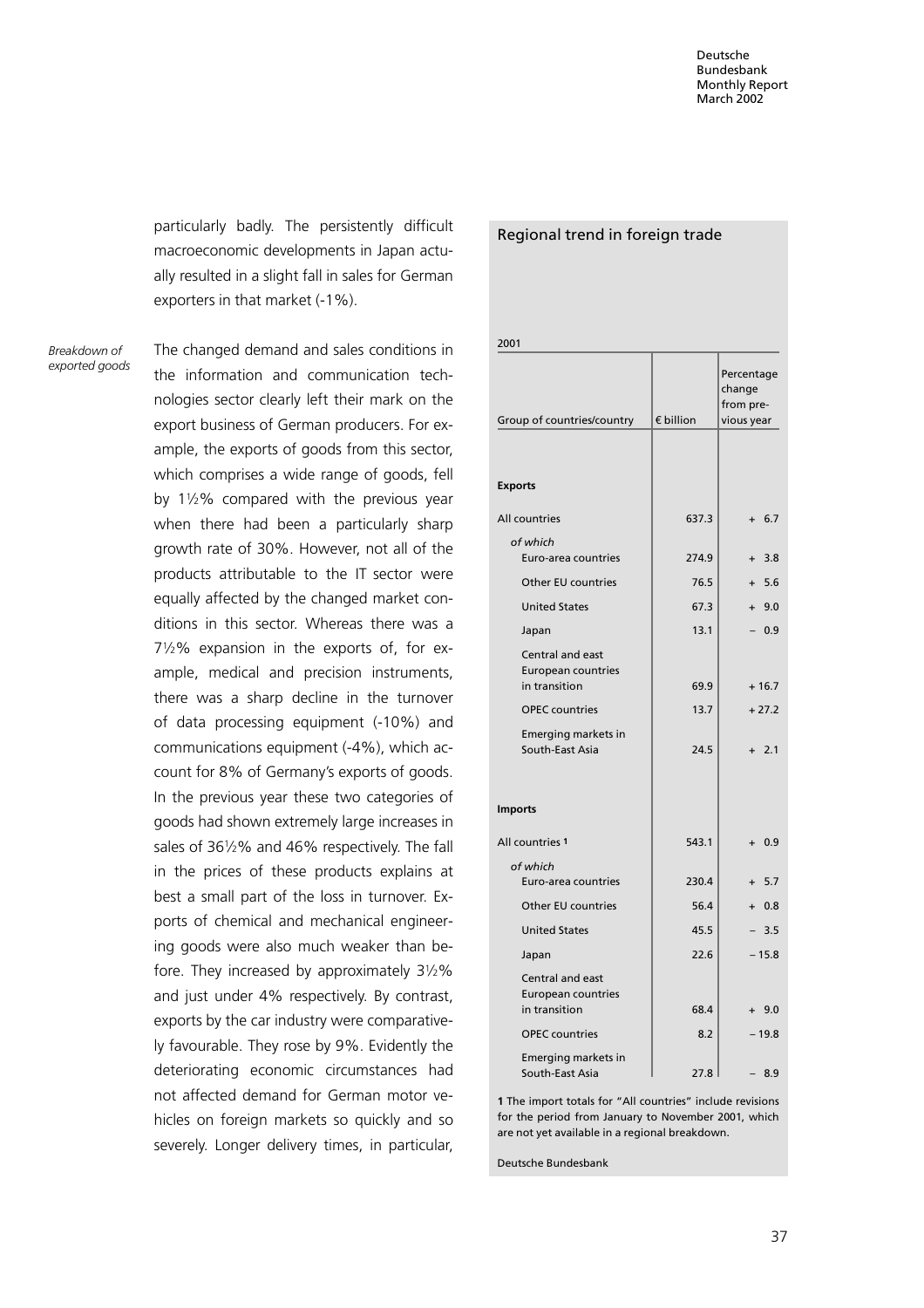

might have contributed here to the delayed effects of the downturn in demand.

The more sluggish economy had a particularly strong retarding effect on the imports of goods in the course of last year. Although there was a slight year-on-year increase in the value of imports (+1%), much of this rise was due to higher import prices, with the result that real imports were at more or less the same level as in the previous year when they had grown by 9% in an environment of dynamic macroeconomic growth. Imports

Almost all major supplier countries were affected by the weaker German demand for imports. However, imports from the OPEC countries declined particularly sharply (-20%) as oil prices fell at the same time. Large declines were also recorded in the imports from Japan (-16%) and the emerging markets of South-East Asia (-9%), a development which was probably due essentially to the slump in demand from the IT sector. The reduction in imports from the United States, by contrast, was relatively moderate at 312%. Imports from the central and east European countries in transition were a noteworthy exception to the generally downward trend; here, too, the growth rate showed a distinct levelling-off, but, despite that, 9% more goods were imported from these countries than in the previous year. This relative stability, which, incidentally, was also observed in the case of German exports to these countries, is an illustration of the close interplay which has now evolved in Germany's cross-border sales and production transactions with the countries in transition and from which both sides benefit. What is

Regional breakdown of imports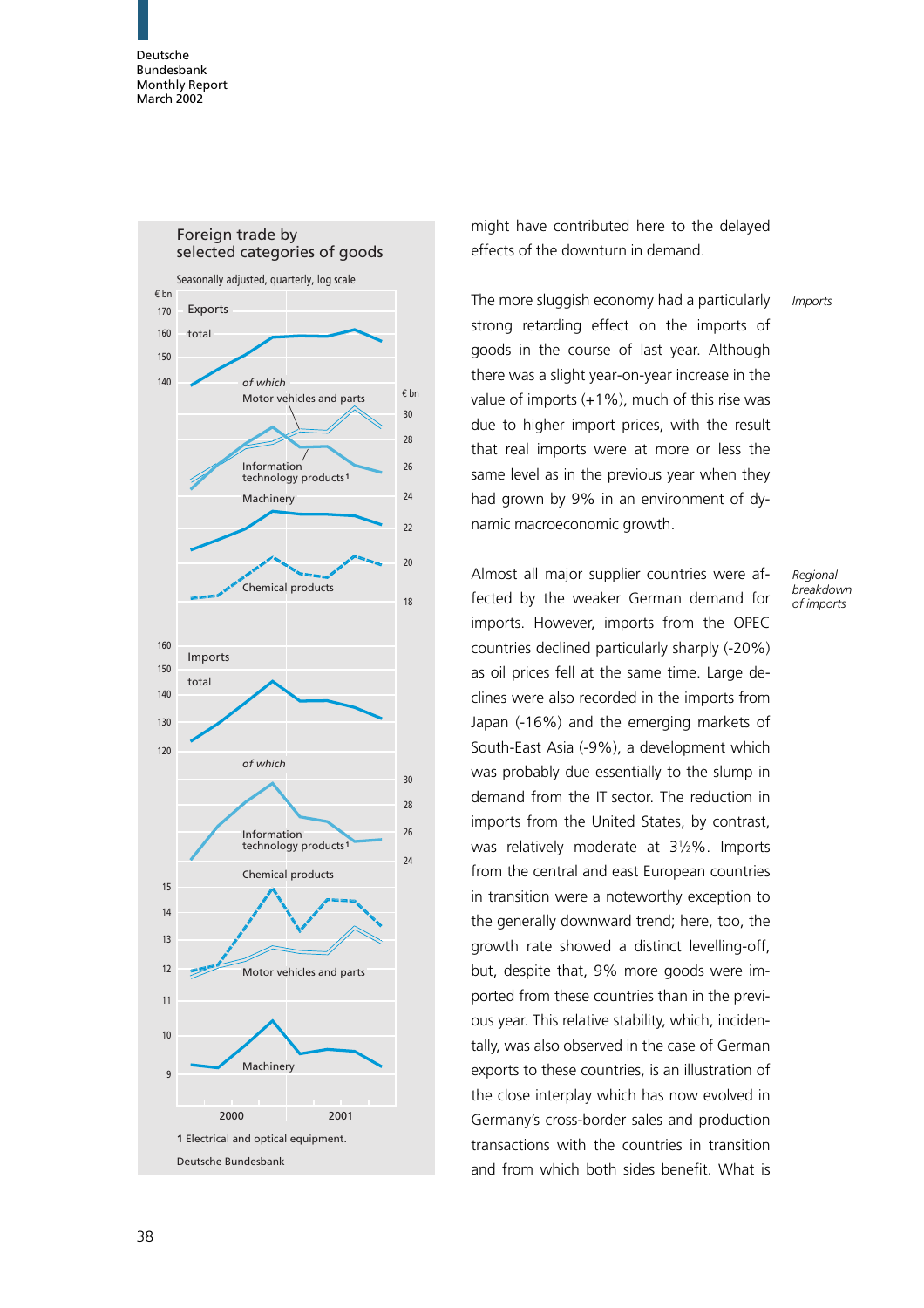also remarkable is the comparatively moderate weakening in the growth of goods imported from the other euro-area countries, with the result that German imports from the euro area exceeded the previous year's level by just over 512%. This means that German foreign trade had a rather stabilising effect on the rest of the euro area.

Breakdown of imported goods The close integration of industrial production within Europe together with the relatively good order book situation in the German car industry might have favoured this development last year. At all events, that is consistent with the fact that on the import side, too, the demand for motor vehicles and vehicle parts was relatively brisk (+4%). Although the growth in imports of chemical products was also remarkably high (+6%), this was essentially due to the overhang from the sharp growth in turnover in 2000. By contrast, the significant fall in demand in the IT sector is reflected in a substantial decline in the imports of goods in this sector. For example, imports of this category of goods in 2001 were 4% below the previous year's level. As in the case of exports, it was particularly the imports of data processing equipment (-8%) and communications equipment  $(-4\frac{1}{2}\%)$  that were significantly below their previous year's levels. Imports of mechanical engineering products also declined, falling 2% year on year, probably not least because of the very low investment in Germany.

Balances within the current account

Owing to the significant fall in imports as a whole and the distinct easing of prices on the crude oil markets, on the one hand, and the relatively satisfactory  $-$  if likewise weaker  $-$  export performance, on the other, Germany recorded a substantial increase in its export surplus in 2001. At €94 billion, it not only exceeded its previous annual level by  $\epsilon$ 35 billion but was also far greater than the record surpluses recorded towards the end of the 1980s. The deficit on invisible current transactions with non-residents rose at the same time but the increase – of  $\epsilon$ 12 billion to  $\epsilon$ 87 billion – was fairly moderate. Part of the large net income from foreign trade had an impact on the current account, with the result that the latter ran a surplus, amounting to  $\epsilon 2\frac{1}{2}$ billion, for the first time since the beginning of the 1990s. In 2000, by contrast, there had been a deficit of  $E22\%$  billion.

For some years now the deficit on services has been the largest contributor to the overall deficit on invisibles. In 2001 the services account closed with a deficit of just under  $€48$ billion, which was approximately  $\epsilon$ 31/2 billion more than in 2000. Two-thirds of net expenditure on services are attributable to foreign travel, the deficit on which was approximately  $\epsilon$ 1 billion more than in 2000. Last year, however, it was primarily developments in the other categories of services that contributed to the rise in the deficit on the services account. The services combined in the "Other services" category have been playing a major role here for some years. These comprise a broad range of transactions such as those concerning patents and licences, research and development, engineering and other technical services, including IT services, as well as assembly work and administration. There was a further deficit on these, this time of almost  $\epsilon$ 41/<sub>2</sub> billion to almost  $\epsilon$ 26 billion.

Service transactions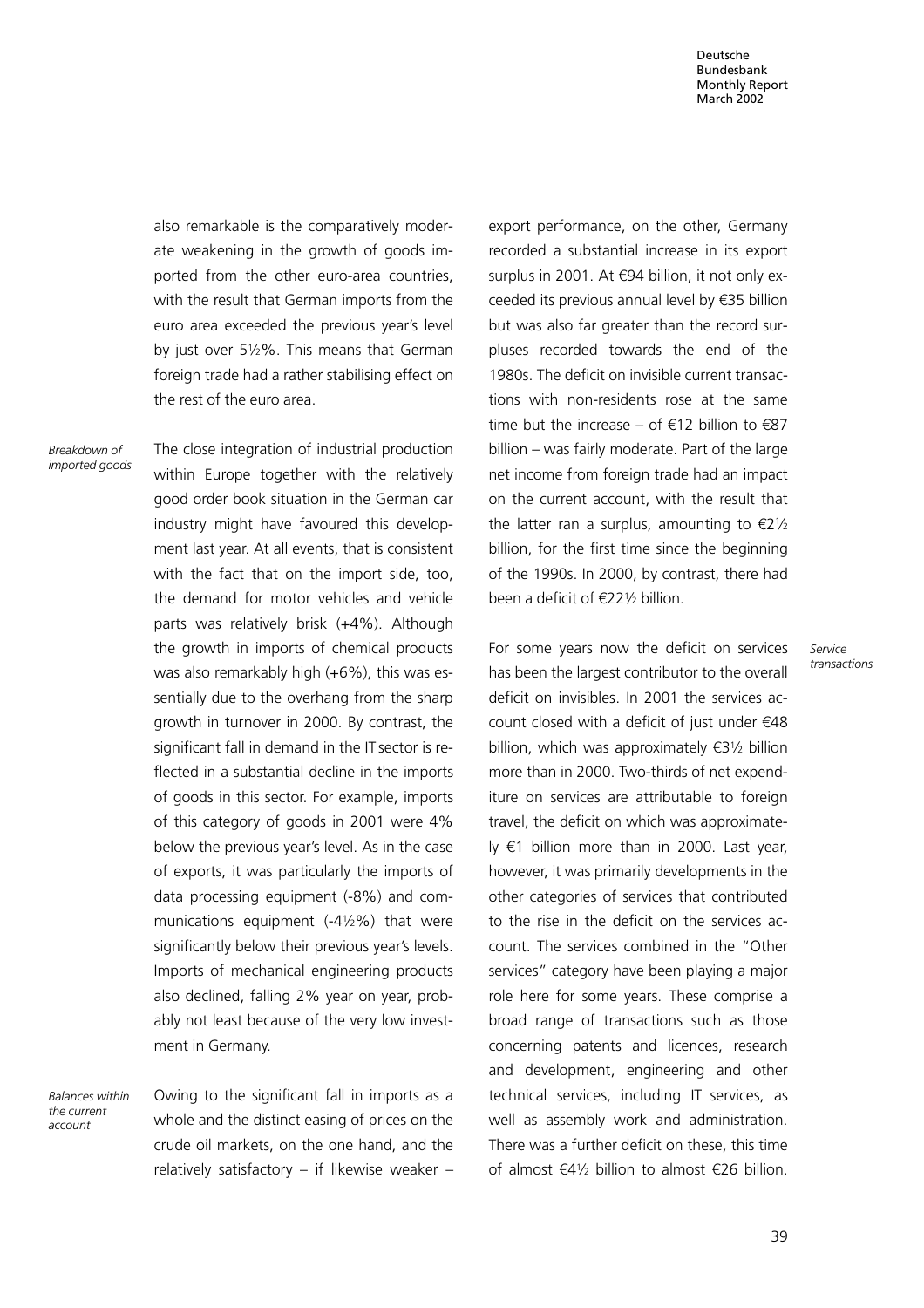# Major items of the balance of payments

| € billion     |                                                                                                                                       |                                         |                                         |                                          |  |  |  |
|---------------|---------------------------------------------------------------------------------------------------------------------------------------|-----------------------------------------|-----------------------------------------|------------------------------------------|--|--|--|
| Item          |                                                                                                                                       | 1999                                    | 2000                                    | 2001                                     |  |  |  |
| ı             | <b>Current account</b>                                                                                                                |                                         |                                         |                                          |  |  |  |
|               | 1 Foreign trade<br>Exports (fob)<br>Imports (cif)                                                                                     | 510.0<br>444.8                          | 597.5<br>538.3                          | 637.3<br>543.1                           |  |  |  |
|               | <b>Balance</b><br>2 Services (balance)<br>of which<br>Foreign travel                                                                  | $+65.2$<br>$-41.5$                      | $+ 59.1$<br>44.4                        | $+94.2$<br>$-47.8$                       |  |  |  |
|               | (balance)<br>3 Factor income (balance)<br>of which<br>Investment income                                                               | $-30.6$<br>$-9.0$                       | $-31.6$<br>3.3                          | $-32.8$<br>$-12.6$                       |  |  |  |
|               | (balance)<br>4 Current transfers<br>(balance)                                                                                         | 8.1<br>$-25.7$                          | 2.4<br>$-27.1$                          | $-11.1$<br>$-26.7$                       |  |  |  |
|               | <b>Balance on current</b><br>account 1                                                                                                | $-17.9$                                 | $-22.6$                                 | $+2.3$                                   |  |  |  |
| $\mathbf{II}$ | <b>Balance of capital</b><br>transfers <sub>2</sub>                                                                                   | 0.2                                     | 6.8<br>$\ddot{}$                        | 1.0                                      |  |  |  |
|               | III Financial account 3<br>Direct investment<br>Portfolio investment<br><b>Financial derivatives</b><br><b>Capital transactions 4</b> | $-51.3$<br>$-10.8$<br>$-1.7$<br>$+37.8$ | $+157.7$<br>$-159.4$<br>4.2<br>$+ 40.2$ | $-12.8$<br>$-15.8$<br>$+ 6.7$<br>$-24.3$ |  |  |  |
|               | <b>Balance on financial</b><br>account                                                                                                | $-26.1$                                 | $+ 34.3$                                | $-46.1$                                  |  |  |  |
|               | IV Change in the foreign<br>reserves at transaction<br>values (increase: -) 5                                                         | $+12.5$                                 | 5.8                                     | 6.0                                      |  |  |  |
|               | V Balance of unclassifiable<br>transactions                                                                                           | $+31.6$                                 | 24.4                                    | $+38.7$                                  |  |  |  |

1 Includes supplementary trade items. — 2 Including the acquisition/disposal of non-produced non-financial assets. — 3 For details see the table "Financial transactions" on page 43. — 4 Including Bundesbank investment and other public and private investment — 5 Excluding allocation of SDRs and changes due to value adjustments.

Deutsche Bundesbank

Moreover, the surplus on cross-border financial services was halved at just under  $\epsilon$ <sup>1</sup>/2 billion. By contrast, the surpluses on transport services and on merchanting trade were each approximately  $\epsilon$ 1 billion larger at just over €4 billion and €51/2 billion respectively. The balance on insurance services also improved by a similar amount, resulting in a surplus of just under  $\epsilon$ 1 billion on these.

As already mentioned, net expenditure on cross-border travel rose slightly to just under  $\epsilon$ 33 billion. At the same time, the pattern of German travel expenditure shifted further, on a year-on-year comparison, in favour of European destinations at the expense of the longhaul journeys that had been in great demand a few years ago. These changes become even more pronounced if they are measured in terms of real foreign travel expenditure (ie at constant prices) because the increases in price related to currency depreciation, especially in the case of many distant destinations, have a negative effect. Incidentally, the greater degree of general restraint in travelling on holiday and on business is fully consistent with the scenario in previous periods of cyclical weakness when both individuals, owing to the greater uncertainty about incomes, and enterprises, with the aim of reducing costs, restricted their expenditure on travel. In the second half of last year developments were also likely to have been influenced by the after-effects of the terrorist attacks on New York and Washington.

Net expenditure on cross-border factor income amounted to  $\epsilon$ 121/<sub>2</sub> billion last year, which was almost  $69\frac{1}{2}$  billion more than in

Foreign travel

Factor income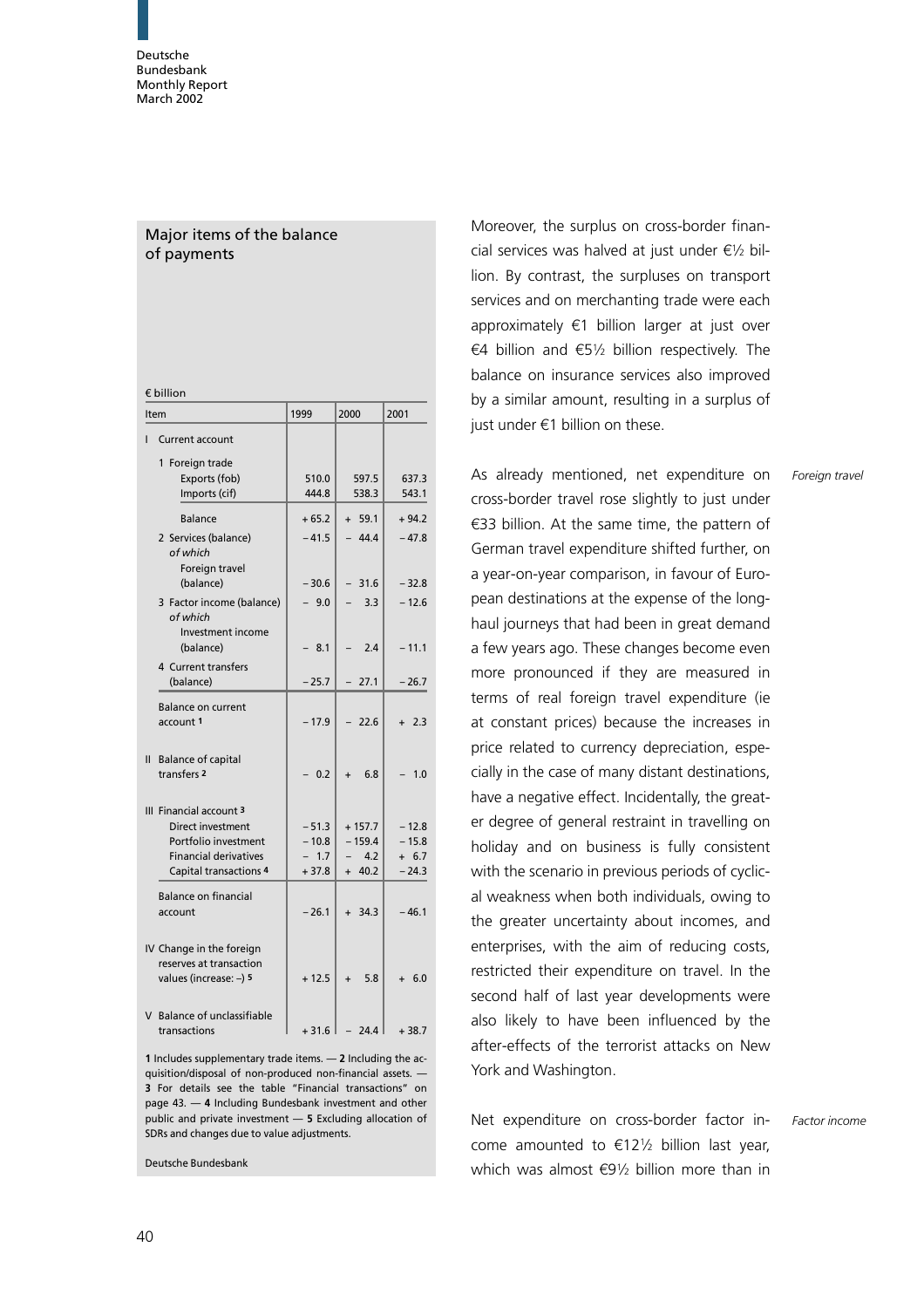2000. Germany's net investment income payments to foreign investors amounted to  $€11$  billion last year, exceeding the previous year's outlay by  $\epsilon$ 81/2 billion. Part of this was due to larger payments on direct investment loans from non-residents. These loans had increased significantly in 2000. At the same time, there was a fall in the earnings of German proprietors from their direct investments.

The current public and private-sector transfers to non-residents declined, by contrast, last year, falling by  $\epsilon$ <sup>1</sup>/2 billion net to  $\epsilon$ 26<sup>1</sup>/2 billion. It was smaller net payments to the EU budget, in particular, that reduced the deficit on public-sector transfers by  $\epsilon$ 2 billion to  $€17$  billion. By contrast, current private-sector transfers rose by  $\epsilon$ 11/2 billion net to  $\epsilon$ 91/2 billion. This was partly due to indemnification payments to former forced and slave labourers. These indemnification payments, which are being handled by the Foundation "Remembrance, Responsibility, Future", began in May 2001. A total sum of approximately  $€1$  billion was awarded and paid out internationally last year. This was divided equally between the private and public-sector transfers in the balance of payments in line with the equal contribution made by each sector. Transfers

> A deficit of  $\epsilon$ 1 billion was recorded in the case of capital transfers. This deficit has therefore been reduced again to its "usual" size. In 2000 a surplus of almost  $\epsilon$ 7 billion had arisen in this item mainly as a result of the settlement of auctioned UMTS licences, some of which were obtained by foreign telecommunications companies.

#### Financial transactions

Last year's developments in German financial transactions reflected the downturn in the world economy as well as the slowness with which the uncertainty of internationally oriented investors following the terrorist attacks in the United States began to dissipate. In view of the sometimes sharp price fluctuations on the financial markets and the rather unfavourable earnings prospects of many enterprises, these internationally operating investors were decidedly cautious. Consequently, capital flows to and from Germany weakened discernibly compared with those of previous years, and the balances of the various segments of the financial account moved within fairly narrow limits. On aggregate, however, Germany recorded net capital exports amounting to  $€46$  billion in 2001. This means that the statistically recorded outflows of funds greatly exceeded the inflows on current account and those resulting from the reduction of the foreign reserves. This discrepancy indicates that there are serious problems in recording transactions with non-residents and makes analysis, particularly of the financial account, more difficult.

One of the problem areas regarding the accurate and complete capture of cross-border operations is no doubt portfolio investment where individual instruments and investment strategies are becoming increasingly complex, the periods during which securities are held have become much shorter and turnover has risen rapidly in the past few years. Last year saw yet another increase in turnover; owing to the greater risk awareness of financial marTrends in financial transactions

Portfolio investment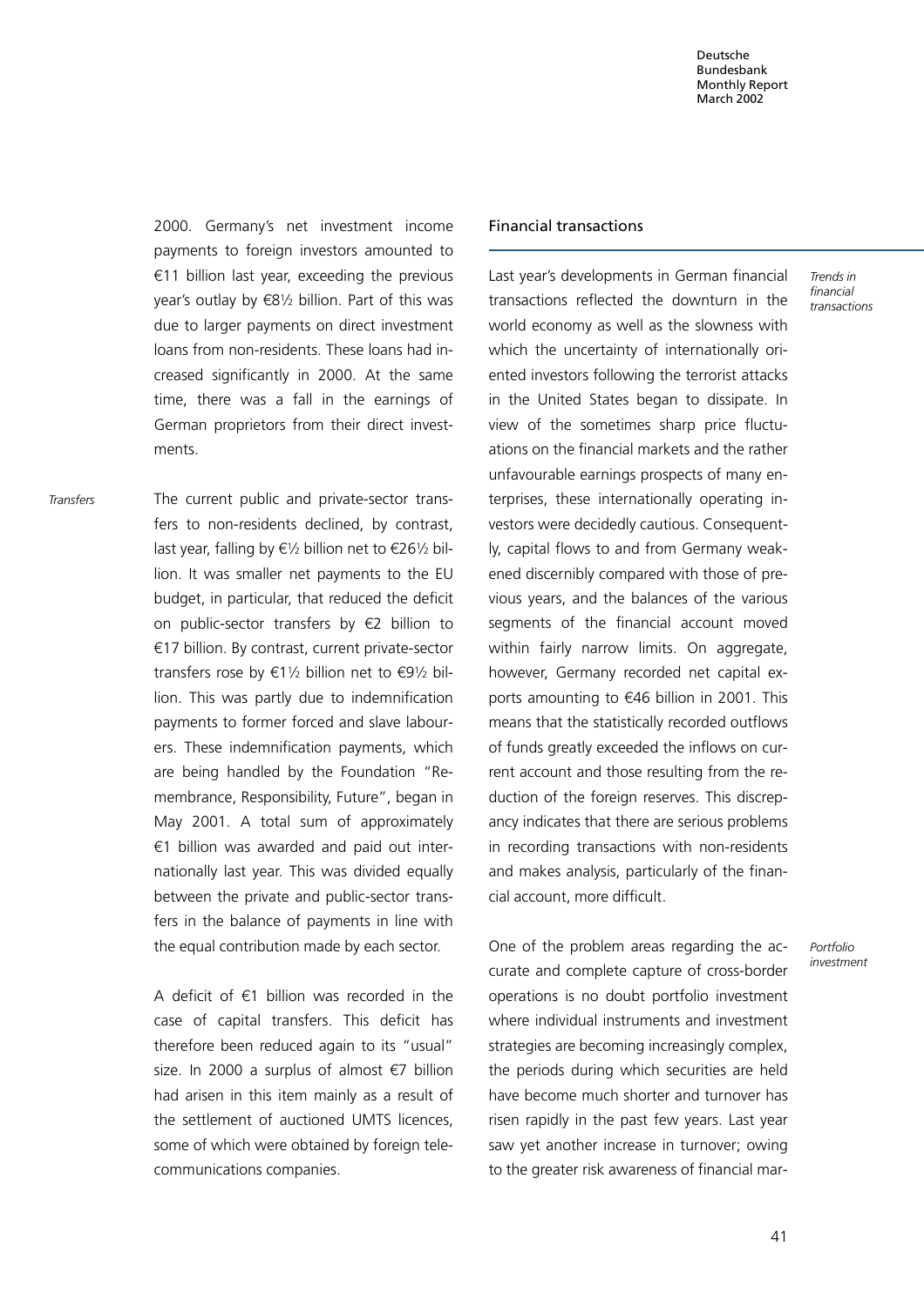

ket participants, however, this rise – of about 17% – was much less pronounced than in previous years. Investors' restraint can be seen even more clearly in the gross capital flows. For example, the amount invested by German savers abroad, namely  $\epsilon$ 1281/2 billion, was no more than just over half as much as they had invested the year before and was also much less than in 1998 and 1999. Conversely, foreign investors acquired more Ger-

man securities in terms of value, at  $€113$  billion, than they had done in 2000 ( $€49$  billion). However, this rise is due solely to the fact that in 2000 a large corporate acquisition greatly reduced foreign portfolio investment in Germany because of reclassifications. Compared with 1998 and 1999, then, a fairly considerable downturn emerges in foreign securities acquisitions in Germany last year. All in all, net capital exports of  $\epsilon$ 16 billion arose through securities transactions in 2001 compared with  $\epsilon$ 1591/<sub>2</sub> billion in 2000 and  $\epsilon$ 11 billion in 1999.

If account is taken of the instruments chosen by German residents when investing in foreign securities, it becomes clear that it is the demand for foreign shares that has suffered most as a result of the downturn in world economic growth and the gloomier profit prospects of many enterprises. Investors' confidence was further shaken by the September terrorist attacks in the United States, with the result that, for a time, there was an outright flight from investment in equities into the safety of bonds and notes. All in all, German investors acquired foreign shares worth only  $€16$  billion last year; this was the lowest result since 1996. However, it is worth noting that, despite its marked economic difficulties, the United States continued to account for the bulk of the shares purchased by Germans abroad. Evidently most German investors expected that the US economy would make a rapid recovery. The growing signs of a turn for the better and the price movements in US equities proved them right up to a point; at all events, US shares performed significantly better last year (the Dow Jones Industrial

German investment in ...

... foreign shares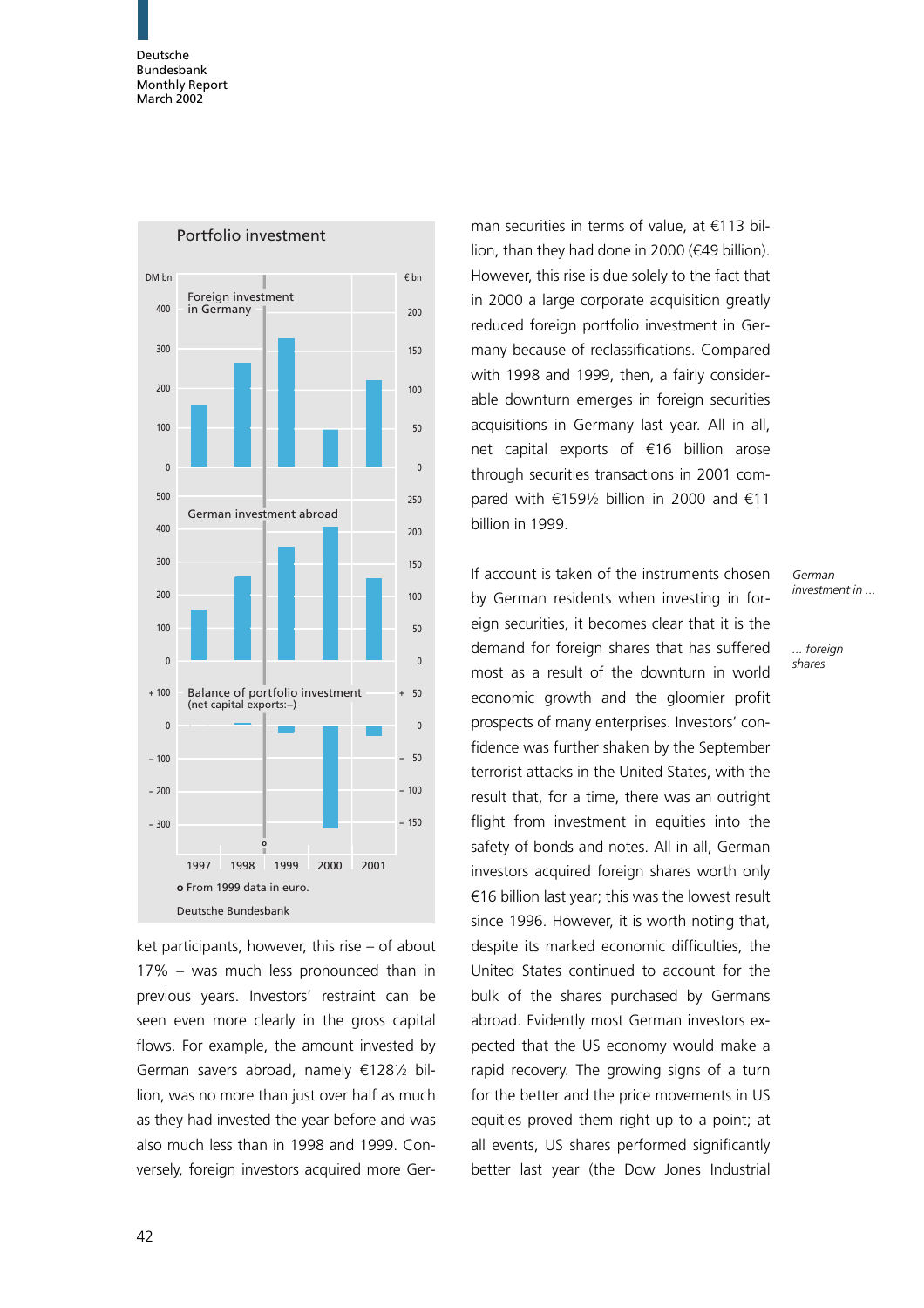Average: -7%) than, for example, European (EuroStoxx: -1912%) or Japanese shares (Nikkei: -231/2%).

... foreign investment fund certificates German savers presumably also invested less in foreign shares indirectly, ie through foreign investment companies, last year than they had done 12 months before. This is suggested, firstly, by the fall in the purchases of foreign investment fund certificates ( $€19$  billion compared with  $632\frac{1}{2}$  billion in 2000); secondly, investor interest shifted to money market funds, according to the Federal Association of German Investment and Asset Management Companies.<sup>1</sup>

.<br>foreign bonds and notes

The bond markets benefited from the restraint in equity investment. German investors bought long-term foreign debt certificates worth a total of  $\epsilon$ 941/<sub>2</sub> billion last year; this was  $E22$  billion more than in 2000. As has been the case since the start of EMU, most demand was for bonds denominated in euro (388 billion). A large amount of these investable funds (approximately  $€63$  billion) flowed into other euro-area countries, whose government bonds had a slight yield advantage over German government paper. However, the interest rate differential declined in the course of last year and amounted to only 16 basis points – on average – at the end of 2001.

Contrary to what happened in 2000, foreign currency bonds also played a slightly greater

### Financial transactions

 $\epsilon$  billion, net capital exports: -

| Item                                                                                    |                                                                 | 1999                          |                     | 2000                                  |                     | 2001                                  |                     |
|-----------------------------------------------------------------------------------------|-----------------------------------------------------------------|-------------------------------|---------------------|---------------------------------------|---------------------|---------------------------------------|---------------------|
| $\mathbf{1}$<br>Direct investment                                                       |                                                                 |                               | 51.3                |                                       | $+157.7$            | $\overline{\phantom{0}}$              | 12.8                |
| abroad                                                                                  | German investment<br>Foreign investment                         |                               | $-102.7$            |                                       | 54.0                |                                       | 48.3                |
| in Germany                                                                              |                                                                 | $\ddot{}$                     | 51.4                |                                       | $+211.8$            | $\ddot{}$                             | 35.6                |
| $\overline{2}$                                                                          | Portfolio investment                                            |                               | 10.8                |                                       | $-159.4$            |                                       | 15.8                |
| abroad                                                                                  | German investment                                               |                               | $-177.4$            |                                       | $-208.5$            |                                       | $-128.7$            |
| <b>Shares</b>                                                                           |                                                                 |                               | 68.0                |                                       | $-104.8$            |                                       | 15.8                |
| certificates                                                                            | Investment fund<br><b>Bonds and notes</b><br>Money market paper |                               | 14.1<br>94.7<br>0.7 | $\overline{\phantom{0}}$<br>$\ddot{}$ | 32.5<br>72.8<br>1.6 | $\overline{\phantom{0}}$<br>$\ddot{}$ | 19.1<br>94.7<br>1.0 |
| in Germany                                                                              | Foreign investment                                              |                               | $+166.6$            | $\ddot{}$                             | 49.1                |                                       | $+112.9$            |
| <b>Shares</b>                                                                           | Investment fund                                                 | $\ddot{}$                     | 21.9                | $\overline{\phantom{0}}$              | 34.5                |                                       | $+88.9$             |
| certificates                                                                            | <b>Bonds and notes</b><br>Money market paper                    | $\ddot{}$<br>$+$<br>$\ddot{}$ | 5.8<br>97.6<br>41.3 | $\ddot{}$<br>$+$<br>$\ddot{}$         | 10.9<br>69.2<br>3.5 | $\ddot{}$<br>$+$<br>$\qquad \qquad -$ | 1.1<br>54.9<br>32.0 |
| 3                                                                                       | <b>Financial derivatives 1</b>                                  |                               | 1.7                 |                                       | 4.2                 | $\ddot{}$                             | 6.7                 |
| 4<br><b>Credit transactions</b>                                                         |                                                                 | $\ddot{}$                     | 40.2                | $\ddot{}$                             | 42.4                |                                       | 22.9                |
| <b>Credit institutions</b>                                                              |                                                                 | $\ddot{}$                     | 53.0                | $\ddot{}$                             | 13.8                |                                       | 76.3                |
| Long-term<br>Short-term                                                                 |                                                                 | $\ddot{}$                     | 7.5<br>60.4         | $\overline{a}$<br>$\ddot{}$           | 24.5<br>38.3        | $\qquad \qquad -$                     | 43.2<br>33.1        |
| duals                                                                                   | Enterprises and indivi-                                         | $\ddot{}$                     | 40.4                | $\ddot{}$                             | 5.4                 | $\ddot{}$                             | 10.4                |
| Long-term<br>Short-term                                                                 |                                                                 | $\ddot{}$<br>$\ddot{}$        | 1.8<br>38.6         | $\ddot{}$<br>$\ddot{}$                | 4.9<br>0.5          | $\ddot{}$<br>$\ddot{}$                | 7.3<br>3.0          |
|                                                                                         | General government                                              |                               | 3.6                 | $\overline{a}$                        | 19.2                | $+$                                   | 16.4                |
| Long-term<br>Short-term                                                                 |                                                                 | $\ddot{}$                     | 8.7<br>5.1          |                                       | 1.2<br>17.9         | $\ddot{}$                             | 0.3<br>16.8         |
| <b>Bundesbank</b>                                                                       |                                                                 |                               | 49.5                | $+$                                   | 42.4                | $+$                                   | 26.6                |
| Other investment<br>5                                                                   |                                                                 |                               | 2.4                 |                                       | 2.1                 |                                       | 1.4                 |
| 6<br>flows                                                                              | Balance of all statisti-<br>cally recorded capital              |                               | 26.1                |                                       | 34.3                |                                       | 46.1                |
| Memo item<br>Change in the foreign<br>reserves at transaction<br>values (increase: -) 2 |                                                                 |                               | 12.5                | $\ddot{}$                             | 5.8                 |                                       | 6.0                 |

1 Securitised and non-securitised options and financial futures contracts. — 2 Excluding allocation of SDRs and changes due to value adjustments.

Deutsche Bundesbank

<sup>1</sup> Strictly speaking, this statement applies only to German and foreign investment funds of German origin. However, it can presumably be applied to the foreign investment fund certificates acquired by German investors.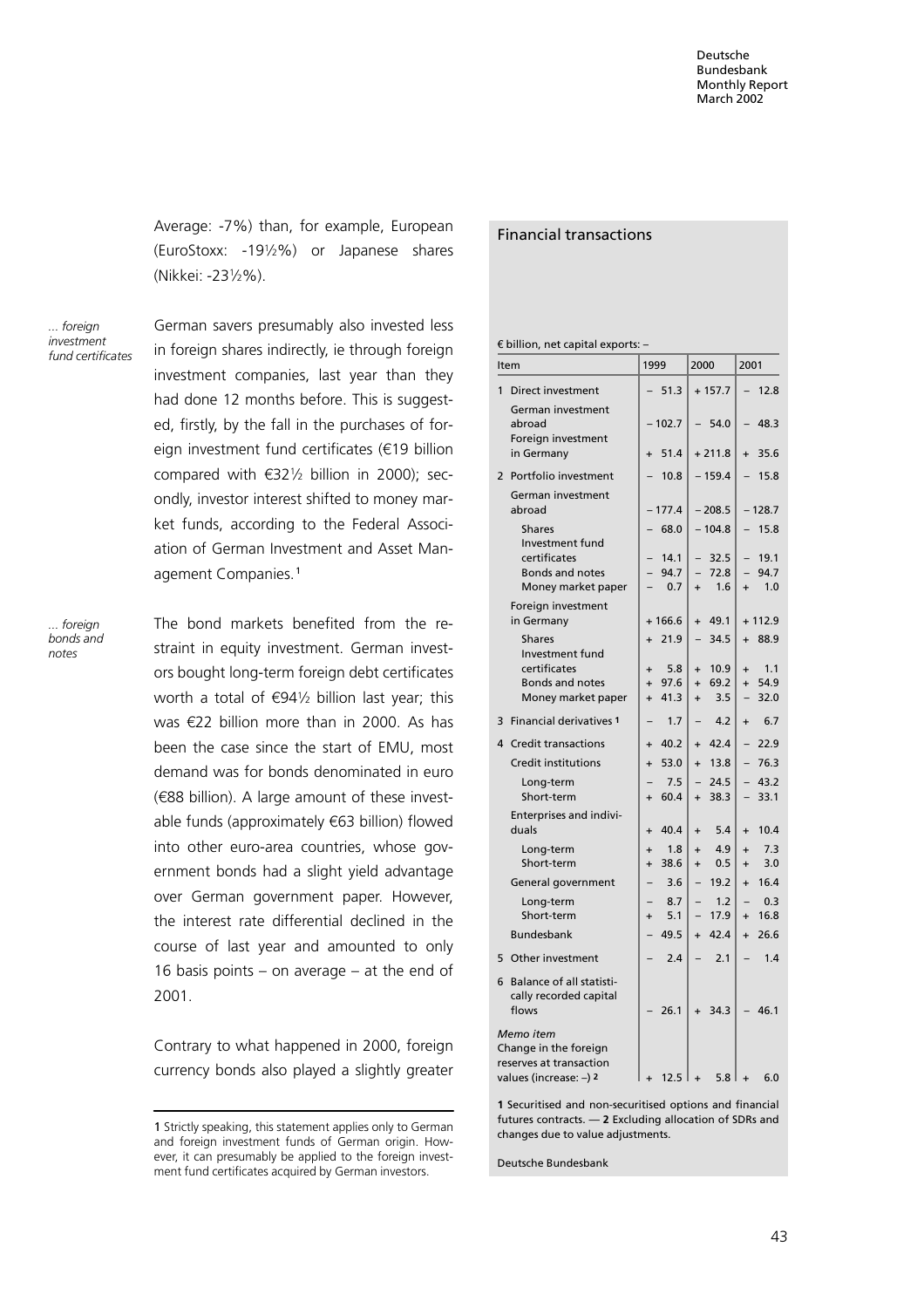role again in the portfolio decisions of German investors last year. All in all, German residents spent  $\epsilon$ 61/2 billion net on debt securities of this type, especially those denominated in US dollars. At the same time, they sold, for example, bonds denominated in yen and Australian dollars. The concentration of purchases in the autumn of 2001 suggests that US government paper in particular benefited from investors' increased need for liquidity and security following the terrorist attacks in New York and Washington. Another factor was that holding gains could be expected on the US bond market as a result of the interest rate cuts by the US central bank, and, as it turned out, the US yields on ten-year bonds in the autumn of 2001 fell below the German level for a time.

Foreian investment in ...

... German public bonds Conversely, the more subdued speculation about euro-denominated bond rates may have been another reason why German debt securities attracted somewhat less international investor interest last year. That applied primarily to public bonds where sales exceeded purchases by foreign investors for the first time since 1981 ( $\epsilon$ 51/2 billion). Even so, the high standing of Federal bonds, especially in times of crisis, was evident in the autumn when foreign demand for these secure and highly liquid instruments showed a temporary marked increase. Foreign turnover in German public bonds also rose significantly last year and almost regained the record levels of 1997 and 1998.<sup>2</sup>

... German private bonds and money market paper

As in the previous two years, the bonds of private-sector borrowers were in greater demand from non-residents last year than do-

mestic government paper  $(60\frac{1}{2}$  billion). However, sales of this paper, predominantly bank bonds, benefited from, among other things, large sales and redemptions of money market paper  $(632$  billion), most of which had likewise been issued by German credit institutions. Evidently foreign investors were restructuring their portfolios, and short-date German paper, ie paper with maturities of one year or less, were being replaced by slightly longer-date instruments which, in the eyes of foreign investors, probably had a more favourable risk-return profile.

There was also remarkably heavy demand from non-residents on the German shares market. Overall, non-residents invested a re- $\cot \epsilon$  689 billion in German equities. It is true that an exchange of shares in connection with a corporate acquisition accounted for about one-third of this. Even if this single transaction is eliminated, however, foreign interest in German shares was very considerable, especially as price increases on the German share market were, as already mentioned, below those on other markets. It is possible that investors from outside the euro area took advantage of the favourable circumstances to build up their holdings of shares in Europe. This is suggested by the fact that large amounts of investable funds flowed into the share markets not only in Germany but also in the euro area as a whole (EMU:  $\epsilon$ 2371/<sub>2</sub> billion).

The end of the recent wave of mergers and the slower growth in the world economy had

**Direct** investment

... German shares

<sup>2</sup> At the end of June 2001 non-resident investors held German public bonds with a market value of  $\epsilon$ 394 billion.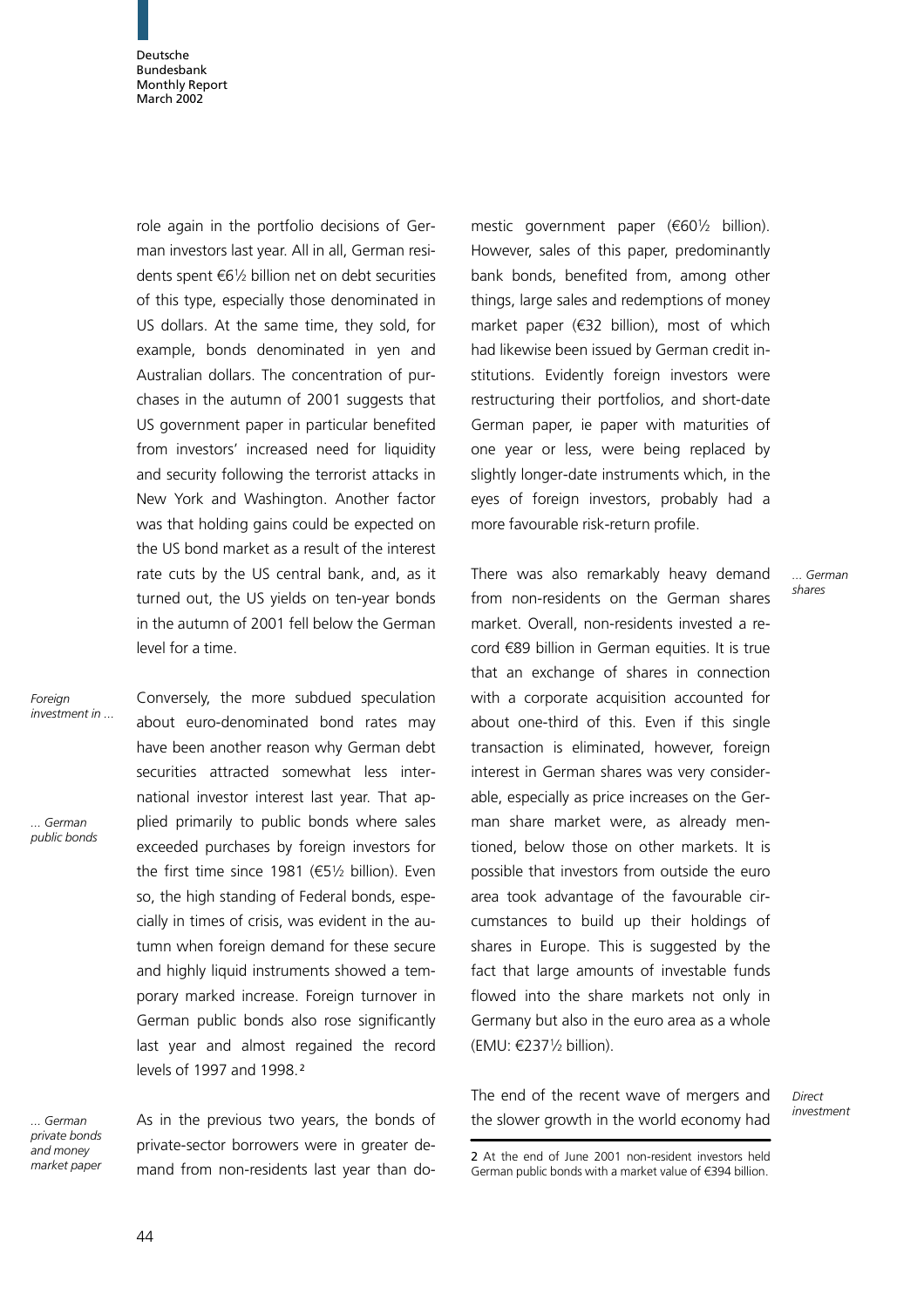Foreign direct investment in **Germany** 

a protracted impact on direct investment last year. According to Unctad estimates, global direct investment amounted to US\$760 billion in 2001; that was about 40% less than the record in 2000. A similar tendency can be observed in the case of Germany where the acquisitions of participating interests by non-residents in particular fell significantly. Foreign proprietors provided their branches domiciled in Germany with investable funds amounting to a total of  $\epsilon$ 351/2 billion last year compared with  $\epsilon$ 212 billion in 2000<sup>3</sup> and  $651\frac{1}{2}$  billion in 1999. In the main, they increased the capital base of their branches and subsidiaries in 2001; contrary to what happened in the previous year, the granting of intra-group credits played only a minor role. It was mainly enterprises from the other euro-area countries that built up their presence in Germany in 2001; about 70% of inward investment came from these countries.

German direct investment abroad

German direct investment likewise declined last year even if not quite as sharply as foreign investment in Germany. However, the peak of German enterprises' outward investment had already been reached in 1999. In 2001 German enterprises invested  $\epsilon$ 481/2 billion abroad compared with  $€54$  billion in 2000 and  $£102\%$  billion in 1999, with the result that in net terms €13 billion was exported from Germany through direct investment in 2001. The main item in Germany's direct investment abroad last year was the acquisition of a US telecommunications enterprise. Although this acquisition had been agreed in 2000, it could not take place until the cartel authorities had completed a fairly lengthy investigation and only after that could it be statistically record-



ed. German direct investment abroad was reduced by comparatively large sums which were borrowed by German parent companies from their foreign affiliates ( $\epsilon$ 23 billion) and which are shown as deductions in the direct investment statistics. Among other things, these involve transactions with foreign sub-

<sup>3</sup> A large transaction in which a foreign enterprise took over a German firm had a very considerable influence on foreign direct investment in 2000.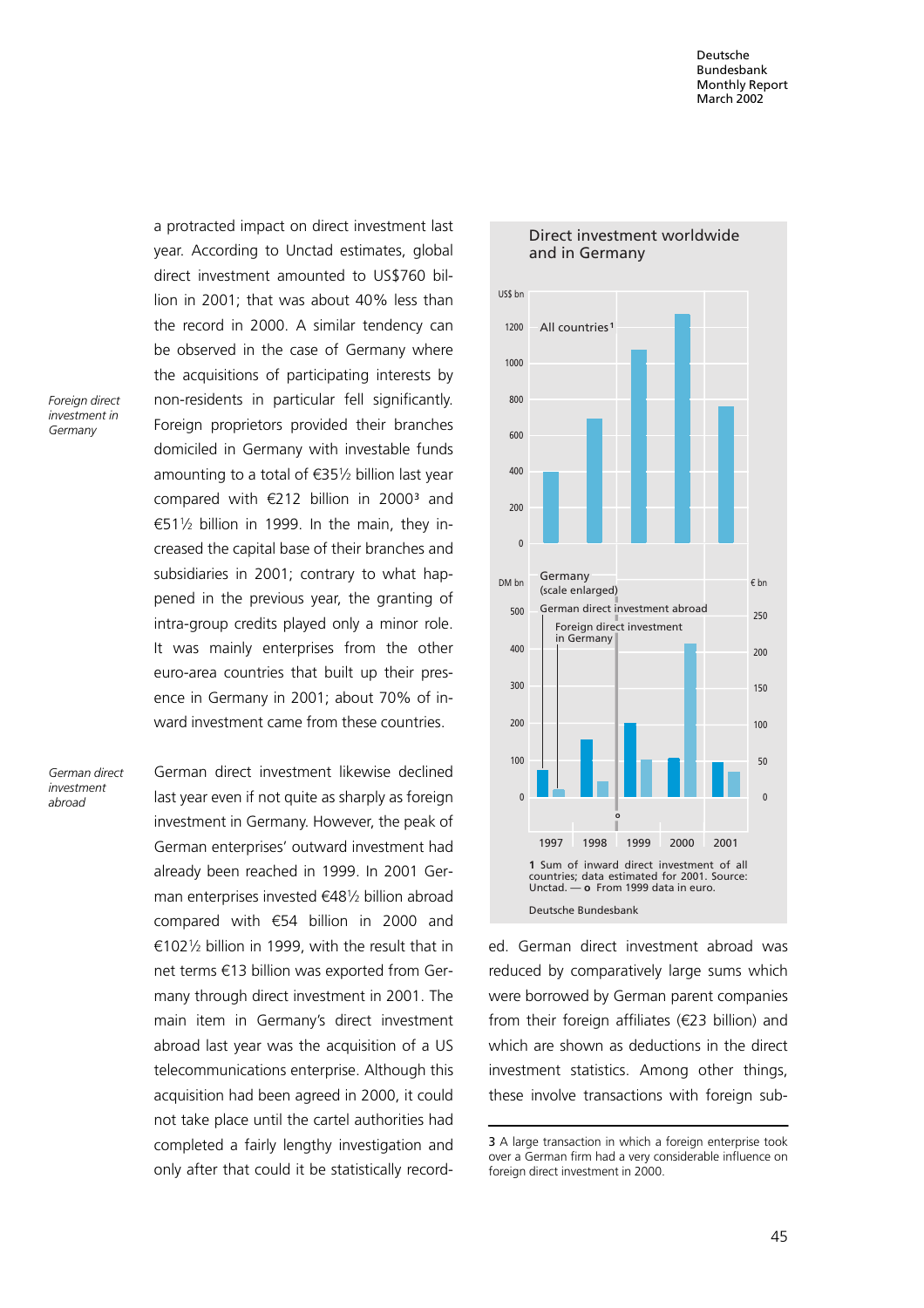

sidiaries which look after the issue of debt certificates for the international market and pass on the proceeds from the issue to their parent company. As most of these financing companies are domiciled in neighbouring euro-area countries and owing to the large investment in the United States mentioned above, the regional breakdown of German direct investment was seriously distorted in 2001. For example, German enterprises withdrew funds (of  $\epsilon$ 231/2 billion) from other euroarea countries while they invested heavily in the United States for the most part ( $€49$  billion). For some years now there has also been a sizeable flow of investable funds (2001:  $E3\frac{1}{2}$  billion) into the central and east European countries in transition, which have also become fairly important for German foreign trade.

In net terms, German non-banks drew on foreign sources of finance through statistically recorded credit transactions last year. For example, enterprises and individuals imported  $€10\frac{1}{2}$  billion net; in the process they greatly expanded the credit they raised from banks abroad in particular. Evidently they took advantage of the integrating financial market provided by EMU. They also received funds from abroad through advance payments on foreign trade business and a reduction in the remaining volume of their own trade credits. External public-sector operations also led to an influx of funds ( $\epsilon$ 161/<sub>2</sub> billion net). This was due mainly to the fact that funds which public authorities had placed with foreign banks in September 2000 were used at the beginning of 2001 for an early redemption of debt certificates issued by the Currency Conversion Equalisation Fund.

The non-securitised credit transactions of the banking system as a whole (MFIs including the Bundesbank) resulted in fairly large outflows of funds, by contrast. It was particularly the German credit institutions that sharply expanded their non-securitised external investments in 2001. For the first time for several years the asset-side business, ie the granting of advances and loans to foreign customers, grew faster in terms of value than the liabilityside business. Consequently, the German banks exported  $\epsilon$ 761/<sub>2</sub> billion net in 2001 compared with capital imports of  $\epsilon$ 14 billion in 2000. At the same time, however,  $\epsilon$ 261/2 billion in foreign funds accrued to the Bundesbank. As is usual since the start of monetary union, this was primarily the result of balances arising within the large-value payment Credit transactions of non-banks

Credit transactions of the banking system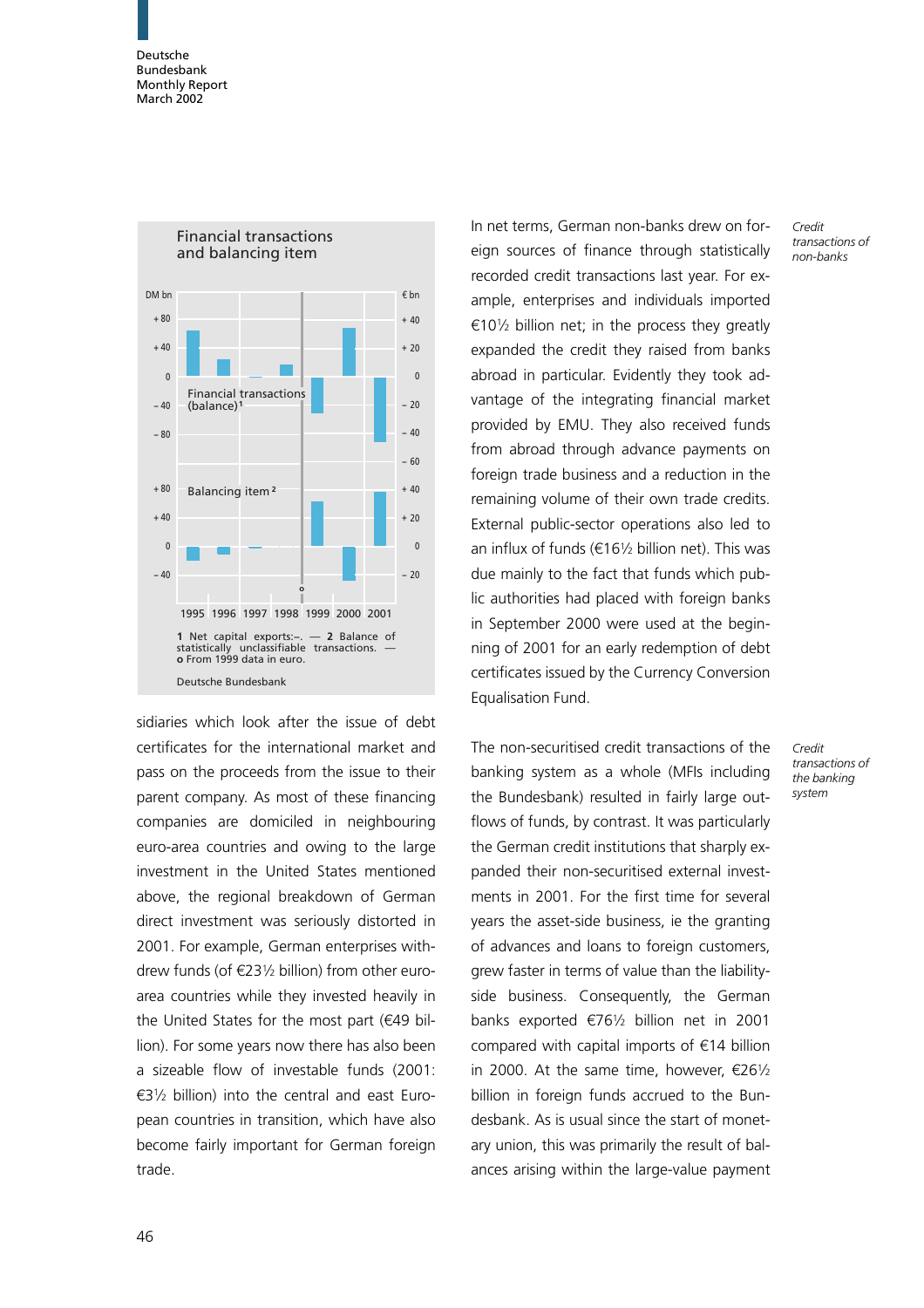# Impact of the introduction of euro banknotes and coins on the German balance of payments

The changeover to the euro was already having an impact on the German balance of payments before the euro banknotes and coins were introduced on 1 January 2002. In the course of 2001, for example, large amounts of Deutsche Mark banknotes were being returned to Germany from abroad. Cross-border movements of banknotes have an effect on the balance of payments if they result in a change in Germany's liabilities to non-residents. In practice, however, it is virtually impossible to record these currency flows fully because most of the Deutsche Mark banknotes going abroad were taken there by travellers. Statistics exist only on Deutsche Mark banknote flows to and from other countries which were handled by the banking system, and past experience has shown that it is primarily returns that are recorded here; at all events, there is a certain element of uncertainty about these statistics. Gaps in recording would be acceptable provided the cross-border currency movements cancelled out relatively quickly within the balance of payments.<sup>1</sup> However, problems for the balance of payments statistics arise when, over a period of time, a fairly sizeable stock of German banknotes is built up abroad or is greatly changed – and that is precisely what has happened. There was a considerable demand from non-residents for Deutsche Mark banknotes, especially in the 1980s and the beginning of the 1990s. Estimates at the time – although these were subject to a high degree of uncertainty – put the stock of Deutsche Mark banknotes abroad at between DM65 billion and DM90 billion.<sup>2</sup> It is likely that most of this money has since been returned to Germany, and some of it certainly during 2001. Depending on how this money was repatriated, some of it may have had an impact on the balancing item in the German balance of payments.<sup>3</sup> Further return flows of Deutsche Mark banknotes can be expected during the first few months of 2002;

Deutsche Bundesbank

these, too, will have some effect on the balancing item.

With the changeover to euro banknotes and coins throughout the euro area, it has become generally impossible to achieve a complete statistical recording of currency movements. As a rule, this will result in balancing items. Two examples may illustrate the problem.

- German banks' cross-border cash consignments within the euro area result in changes in the external position of the domestic banks involved, and these changes are recorded in the financial account. As the euro banknotes dispatched are not statistically recorded in full, there will generally be no corresponding counter-entry. This alone will result in a balancing item in the German balance of payments.
- Another statistical gap arises in connection with foreign travel. When German residents meet their travel costs in euro, this is normally reflected in the German current account, that is to say, provided it is statistically recorded in the collection of travel data. But here, too, there is no counter-entry in the German balance of payments, and so once again there will be a balancing item.

The problems addressed ultimately mean that in future there will be (additional) "systemic" gaps in the recording of cross-border transactions. To that extent, the balancing item's function to provide a warning about potential errors in the balance of payments will be impaired. Consequently, the margins of uncertainty in the other balance of payment items will also tend to increase, and balance of payment analysis will become even more difficult.

paper 1/95, May 1995. — 3 The decline in the Deutsche Mark banknotes held by non-residents and not recorded in the balance of payments has tended to reduce the (positive) balancing item. In other words, if it had been possible to capture these cash returns, the balancing item in 2001 would have been even larger.

<sup>1</sup> An example of this would be travel expenditure by German tourists abroad (= service imports) which, following the return of the Deutsche Mark banknotes, would result in corresponding credits in favour of foreign banks at German credit institutions (= capital imports). — 2 See F Seitz, The circulation of the Deutsche Mark abroad, Economic Research Group of the Deutsche Bundesbank, Discussion